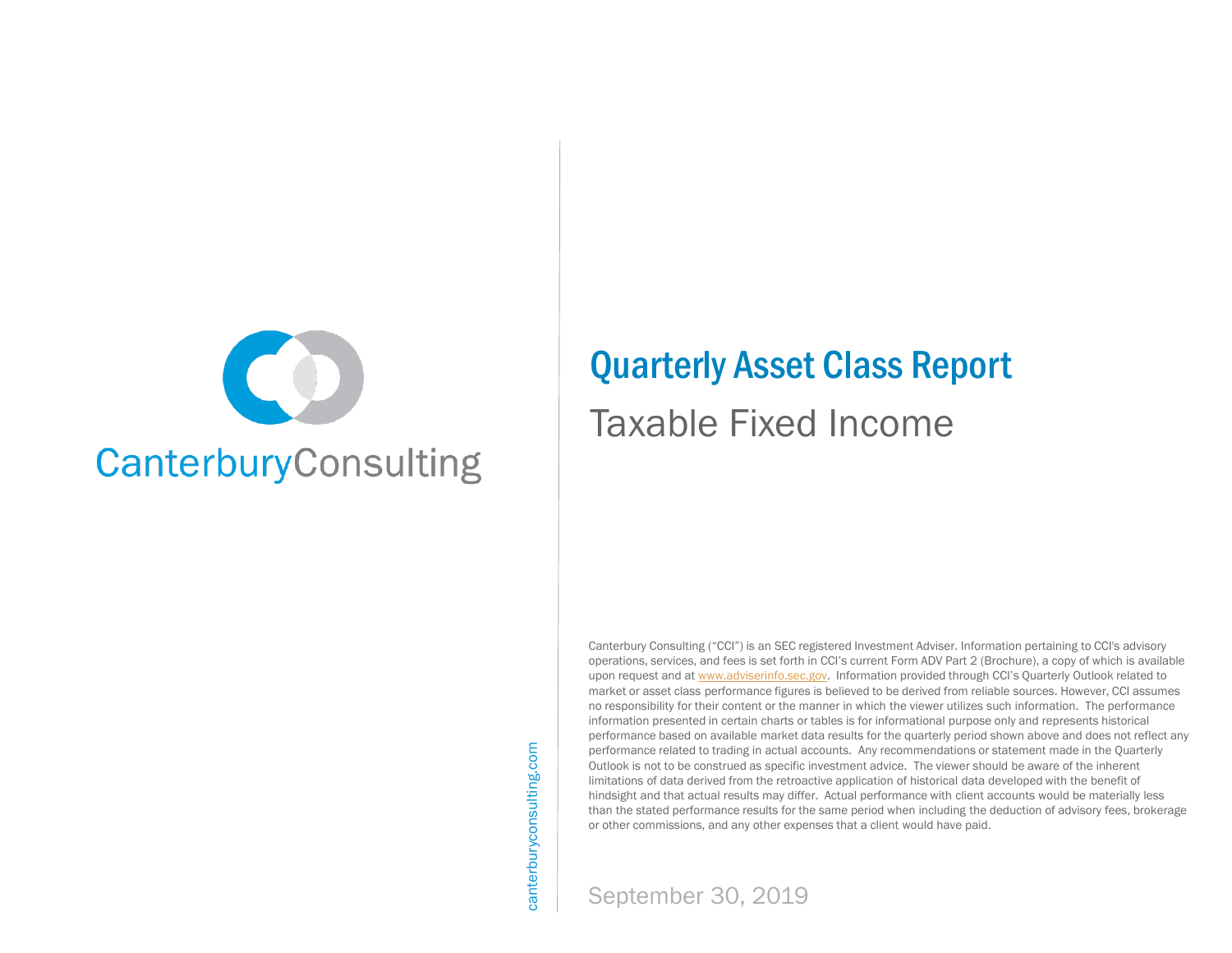## **Role in the Portfolio Fixed Income Fixed Income**

Canterbury Consulting recommends and communicates asset-class strategy with the objective of constructing a diversified portfolio of fixed income strategies designed to (in aggregate):

- Preserve after-tax wealth and mitigate volatility
- Maintain comparable exposure to the broad municipal market. Focus exposure based on state domicile and after-tax returns
- Exhibit returns uncorrelated to equity markets



- Canterbury global fixed income portfolios are expected to deliver consistent after-tax and net of fees excess returns and moderate tracking error versus the Barclays Municipal Bond Index. Taxable fixed income portfolios are expected to have a high quality bias with sensitivity toward taxes.
- Canterbury's fixed income portfolios will exhibit benchmark-like after-tax yields and credit quality. However, they will do so with more portfolio diversification and lower duration. Portfolio diversification will depend on state of domicile presides and the clients individual goals (i.e. income vs. capital preservation).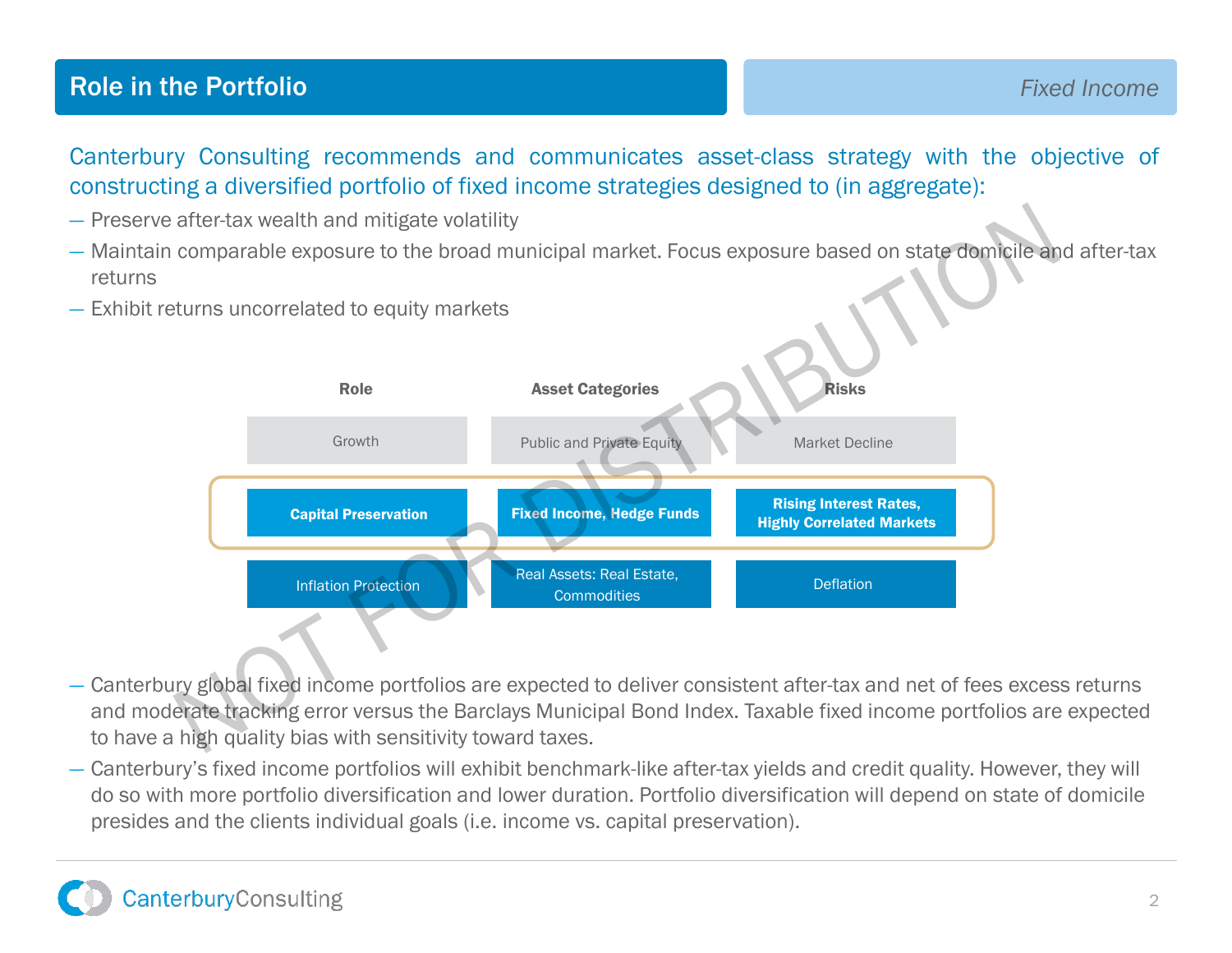## **Index Returns as of September 30, 2019 Fixed Income**

|                                  | <b>QTD</b> | <b>YTD</b> | 1 Year  | 3 Years | 5 Years | <b>7 Years</b> | 10 Years |
|----------------------------------|------------|------------|---------|---------|---------|----------------|----------|
| <b>Barclays Global Aggregate</b> | 0.71       | 6.32       | 7.60    | 1.59    | 2.00    | 1.21           | 2.34     |
| <b>Barclays US Agg Bond</b>      | 2.27       | 8.52       | 10.30   | 2.93    | 3.38    | 2.72           | 3.75     |
| U.S. Treasurys                   |            |            |         |         |         |                |          |
| BofAML 3M US Treasury Note       | 0.58       | 1.85       | 2.44    | 1.55    | 1.00    | 0.74           | 0.55     |
| <b>Barclays Short Treasury</b>   | 0.56       | 1.95       | 2.56    | 1.58    | 1.05    | 0.79           | 0.62     |
| Barclays Intermediate Treasury   | 1.18       | 5.22       | 7.58    | 1.80    | 2.19    | 1.59           | 2.39     |
| Barclays Long Term US Treasury   | 7.92       | 19.77      | 24.79   | 4.07    | 6.77    | 4.76           | 6.87     |
| Barclays US Treasury TIPS 1-5Y   | 0.27       | 3.88       | 3.68    | 1.60    | 1.28    | 0.76           | 1.83     |
| Barclays US Treasury US TIPS     | 1.35       | 7.58       | 7.13    | 2.21    | 2.45    | 1.06           | 3.46     |
|                                  |            |            |         |         |         |                |          |
| U.S. Corporate Credit            |            |            |         |         |         |                |          |
| Barclays US Corp IG              | 3.05       | 13.20      | 13.00   | 4.50    | 4.72    | 4.09           | 5.56     |
| S&P/LSTA Leveraged Loan          | 0.99       | 6.79       | 3.10    | 4.53    | 3.98    | 4.11           | 5.22     |
| BofAML US HY Master II           | 1.22       | 11.50      | 6.30    | 6.07    | 5.36    | 5.87           | 7.85     |
| BofAML US HY BB-B Constrained    | 1.68       | 12.21      | 7.87    | 6.00    | 5.49    | 5.84           | 7.62     |
| <b>BofAML US Corporate AAA</b>   | 4.05       | 14.53      | 15.96   | 4.82    | 5.24    | 3.94           | 4.78     |
| BofAML US Corporate AA           | 2.99       | 10.60      | 11.91   | 3.81    | 4.30    | 3.55           | 4.60     |
| BofAML US Corporate A            | 2.92       | 12.09      | 12.66   | 4.06    | 4.49    | 3.80           | 5.25     |
| BofAML US Corps BBB              | 3.17       | 14.00      | 13.09   | 5.04    | 4.84    | 4.55           | 6.29     |
| BofAML US High Yield BB          | 2.06       | 13.05      | 9.67    | 5.96    | 5.93    | 6.03           | 7.91     |
| BofAML US High Yield B           | 1.22       | 11.21      | 5.81    | 6.08    | 5.01    | 5.59           | 7.36     |
| BofAML US High Yield CCC         | $-2.27$    | 6.13       | $-4.85$ | 6.03    | 4.44    | 5.83           | 8.33     |
|                                  |            |            |         |         |         |                |          |
| Securitized                      |            |            |         |         |         |                |          |
| <b>Barclays ABS</b>              | 0.92       | 4.13       | 5.42    | 2.24    | 2.25    | 1.79           | 2.82     |
| <b>Barclays MBS</b>              | 1.37       | 5.60       | 7.80    | 2.32    | 2.80    | 2.36           | 3.14     |
| <b>Barclays CMBS</b>             | 1.89       | 8.64       | 10.51   | 3.07    | 3.47    | 2.87           | 5.55     |
|                                  |            |            |         |         |         |                |          |
| <b>Municipals</b>                |            |            |         |         |         |                |          |
| <b>Barclays Municipal</b>        | 1.58       | 6.75       | 8.55    | 3.19    | 3.66    | 3.39           | 4.16     |
| Barclays Muni 1-10               | 0.67       | 4.31       | 5.92    | 2.21    | 2.29    | 2.16           | 2.78     |
|                                  |            |            |         |         |         |                |          |
| Global                           |            |            |         |         |         |                |          |
| Citi WGBI                        | 0.85       | 6.27       | 8.13    | 1.19    | 1.80    | 0.59           | 1.69     |
| Barclays GbI Agg Ex USD          | $-0.58$    | 4.38       | 5.34    | 0.43    | 0.87    | 0.01           | 1.28     |
| <b>JPM EMBI Plus</b>             | $-1.68$    | 8.92       | 8.20    | 1.87    | 4.31    | 3.27           | 5.89     |

CanterburyConsulting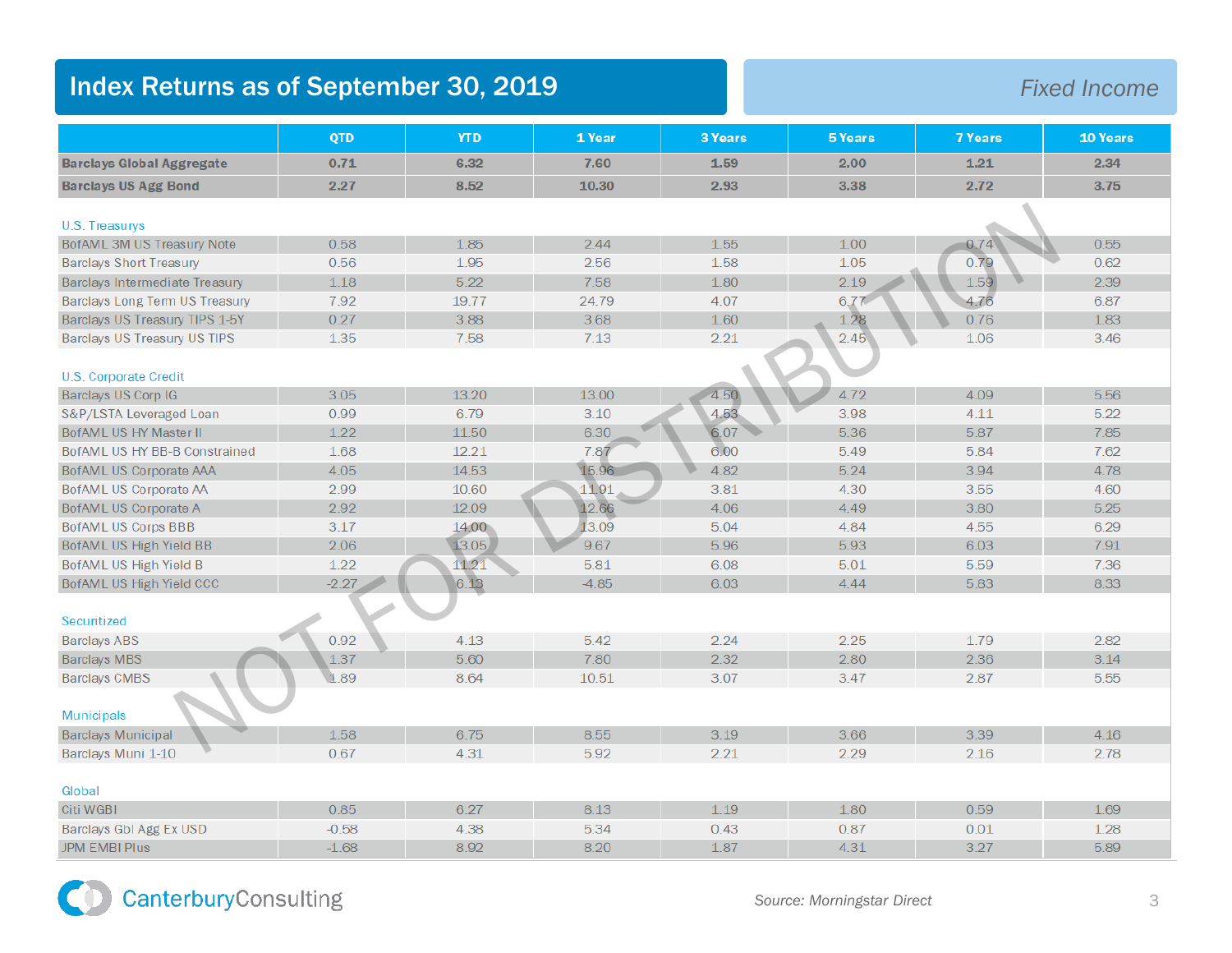## Market Environment

**CanterburyConsulting** 



### *Fixed Income*

• U.S. Treasurys delivered positive returns during the quarter as the Fed cut interest rates in July and September. Global growth concerns have created a large bid for government bonds, not only in the U.S., but also in other developed economies. Further stimulus from the European Central Bank resulted in local bond yields moving further into negative territory. Negative yielding debt now represents approximately \$17 trillion of the global bond market.

• Both investment grade and high yield corporate bonds generally performed well in the third quarter as investors continued to seek incremental yield. Higher quality outperformed lower quality corporate credit, and CCC -rated debt posted negative returns. Investors have tended to avoid the CCC space given the deteriorating fundamentals of underlying companies.

- Emerging market debt posted mixed performance. Several companies benefited from accommodative policies from developed central banks. On the other hand, countries such as Argentina made headlines during the quarter as concerns mounted over the country's debt sustainability and pending political election.
- Municipal bonds generated positive performance and rates moved in -tandem with Treasurys. Issuance stayed low and demand remained consistent, especially in high -tax states.